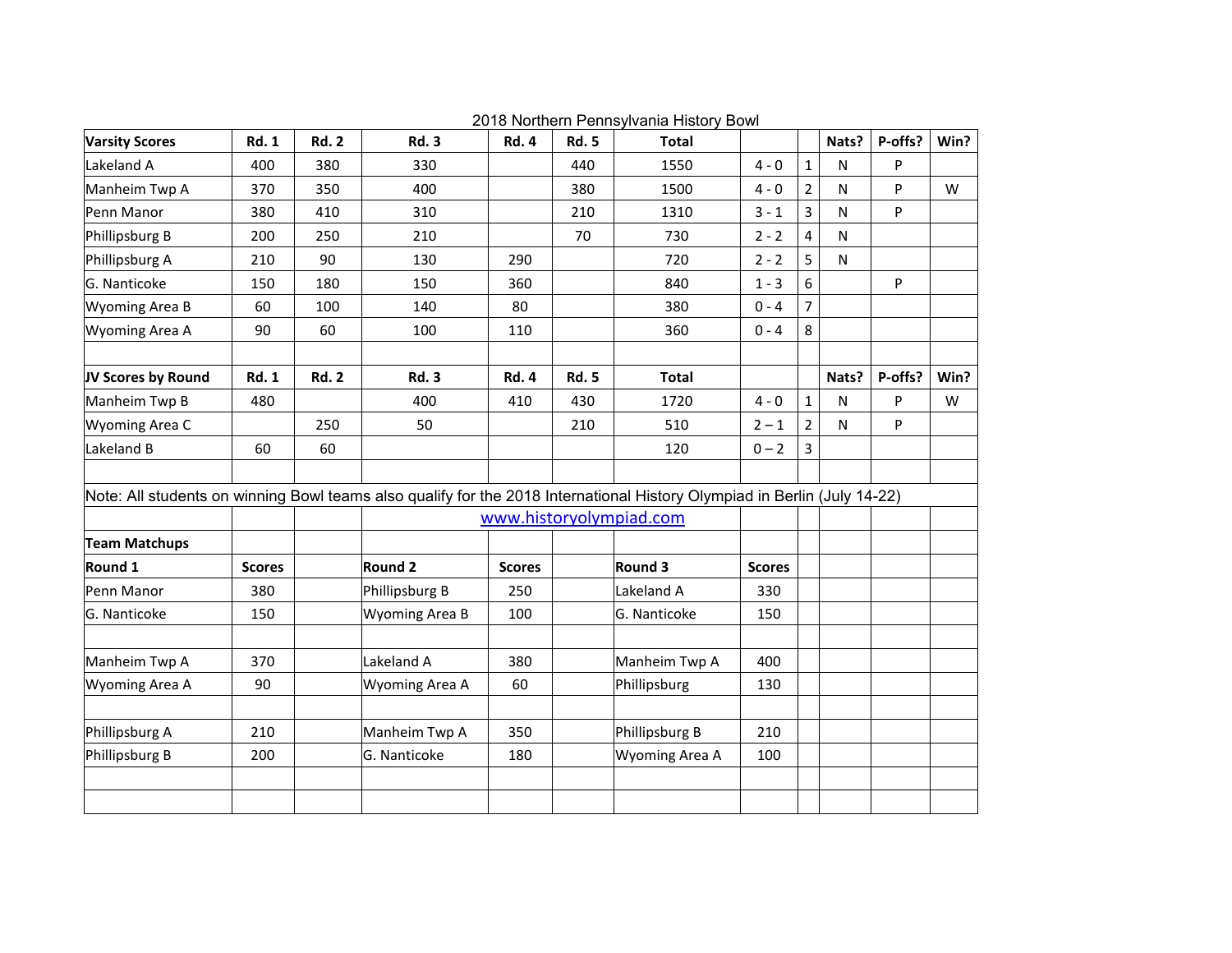| Lakeland A          | 400           |           | Penn Manor     | 410           |               | Penn Manor     | 310 |  |  |
|---------------------|---------------|-----------|----------------|---------------|---------------|----------------|-----|--|--|
| Wyoming Area B      | 60            |           | Phillipsburg A | 90            |               | Wyoming Area B | 140 |  |  |
| Manheim Twp B       | 480           |           | Wyoming Area C | 250           |               | Manheim Twp B  | 400 |  |  |
| Lakeland B          |               |           |                |               |               |                |     |  |  |
|                     | 60            |           | Lakeland B     | 60            |               | Wyoming Area C | 50  |  |  |
| Round 4             | <b>Scores</b> |           | Round 5        | <b>Scores</b> |               |                |     |  |  |
| G. Nanticoke        | 360           |           | Manheim Twp A  | 380           |               |                |     |  |  |
| Wyoming Area B      | 80            |           | Penn Manor     | 210           |               |                |     |  |  |
| Phillipsburg A      | 290           |           | Wyoming Area C | 210           |               |                |     |  |  |
| Wyoming Area A      | 110           |           | Wyoming Area B | 150           |               |                |     |  |  |
| Phillipsburg B      | 110           |           | Lakeland A     | 440           |               |                |     |  |  |
|                     |               |           |                |               |               |                |     |  |  |
| Manheim Twp B       | 410           |           | Phillipsburg B | 70            |               |                |     |  |  |
| Penn Manor          | 440           |           | Manheim Twp B  | 430           |               |                |     |  |  |
| Lakeland B          | 80            |           | Phillipsburg A | 70            |               |                |     |  |  |
| Manheim Twp A       | 450           |           | Wyoming Area A | 160           |               |                |     |  |  |
| Wyoming Area C      | 120           |           | Lakeland B     | 120           |               |                |     |  |  |
| <b>Final Rounds</b> |               |           |                |               |               |                |     |  |  |
|                     |               |           |                |               |               |                |     |  |  |
| Semifinal 1         | 1st $1/4$     | 2nd $1/4$ | 3rd 1/4        | 4th 1/4       | <b>Totals</b> |                |     |  |  |
| $(1)$ Lakeland A    | 90            | 70        | 50             | 70            | 280           |                |     |  |  |
| (4) G. Nanticoke    | 10            | 10        | 50             | 60            | 130           |                |     |  |  |
|                     |               |           |                |               |               |                |     |  |  |
|                     |               |           |                |               |               |                |     |  |  |

2018 Northern Pennsylvania History Bowl